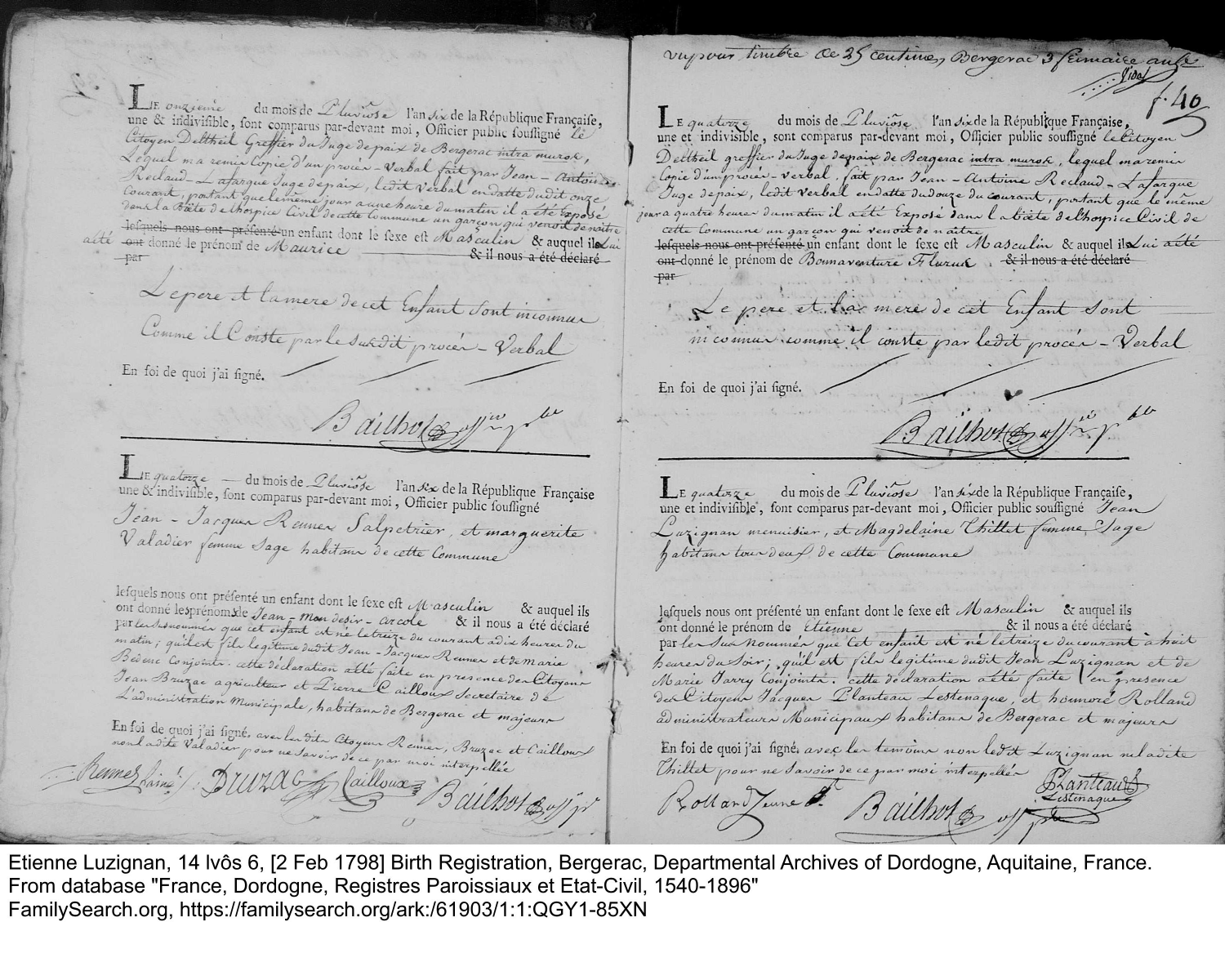

Birth, Etienne Luzignan, 14 Pluviôse year 6 Translated by Bryna O'Sullivan on 18 Aug 2021 Charter Oak Genealogy bryna@charteroakgenealogy.com

[transcription: preprinted text in bold; questions and comments in square brackets] **LE** quatorze **du mois de** Pluviôse **l'an** six **de la République Française, une et indivisible, sont comparus par-devant moi, Officier public soussigné** Jean Luzignan menuisier, et Magdelaine Thillet femme sage habitant tous deux de cette commune

**lesquels nous ont présenté un enfant dont le sexe est** Masculin **& auquel ils ont donné le prénom de** Etienne \_\_\_\_\_\_\_\_\_**& il nous a été déclaré par** les susnommés que cet enfant est né le treize du courant à huit heures du soir ; qu'il est fils legitime du dit Jean Luzignan et de Marie [Tarry or Jarry] conjoints. Cette declaration a été fait en presence de Citoyens Jacques Planteau Lestrangue et honnoré Rolland administrateurs Municipaux habitans de Bergerac et majeurs **En foi de quoi j'ai signé,** avec les témoins non le dit Luzignan ne la dite Thillet pour ne savoir de ce par moi interpellés. [three signatures]